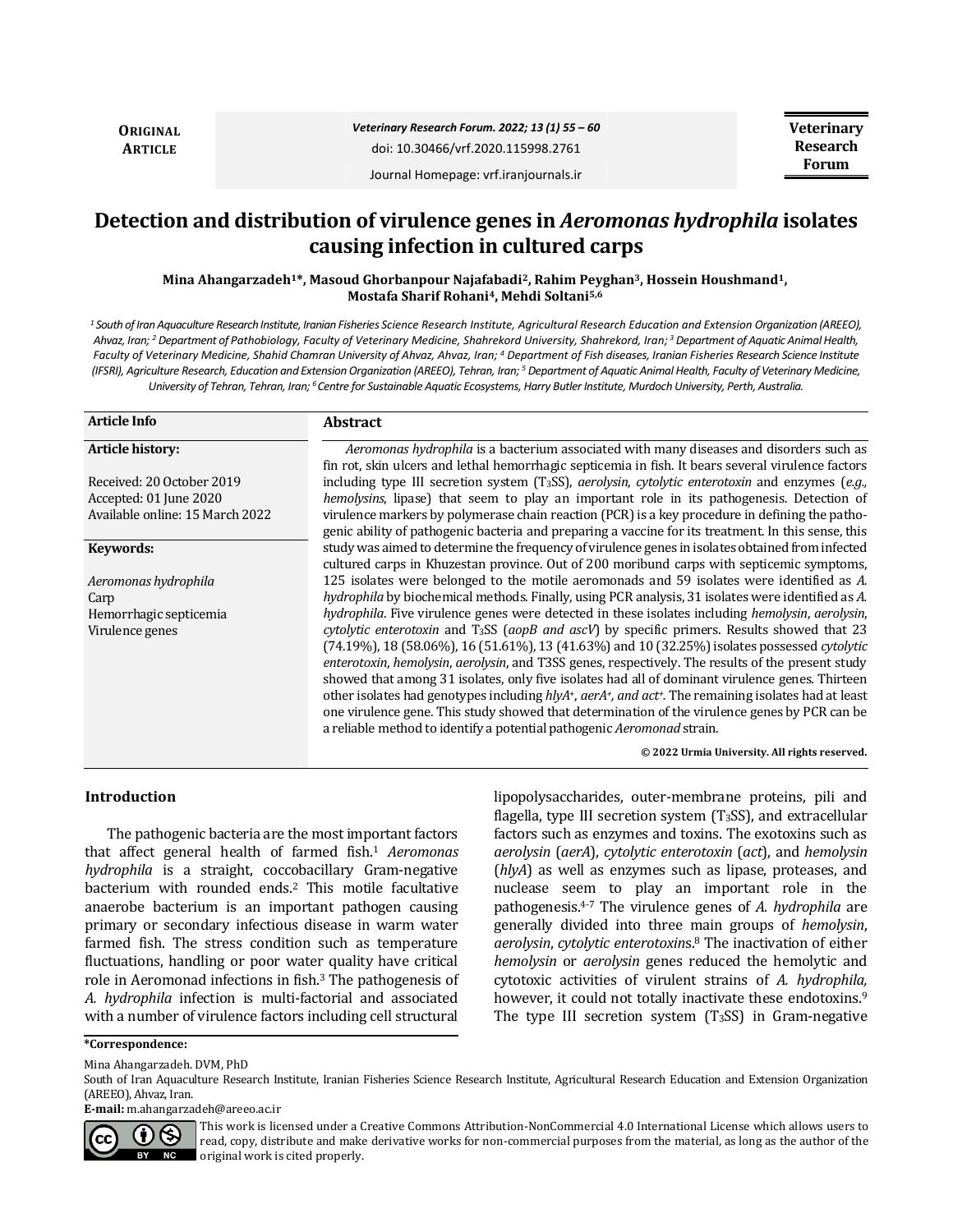bacteria such as *Aeromonas salmonicida* and different isolates of *A. hydrophila* may result in their virulence.<sup>10-12</sup> *AscV* and *aopB* genes are important components of T3SS in *A. hydrophila* that encode the T3SS consolidation proteins associated in internal membrane of bacteria and make holes or channels in the host cell and have been used for the present survey of T<sub>3</sub>SS in screening tests of bacterial strains.<sup>13</sup>

The detection method of virulence genes was recently proposed as a reliable approach to identify a potential pathogenic Aeromonas strain. In recent years several molecular methods, particularly polymerase chain-reaction (PCR) based method have been developed for routine identification of Aeromonas species and their putative virulence genes.4,14,15 The present study was aimed to detect selected virulence genes (*hemolysin*, *aerolysin*, *cytolytic enterotoxin*, and T3SS) in isolates obtained from diseased cultured carps in Khuzestan province, Iran.

#### **Materials and Methods**

**Samples collection.** A total number of 200 moribund cultured carps with septicemic symptoms including: hemorrhage, ascites, exophthalmos, lethargy, visceral adhesions, and liver discoloration were collected from 30 carp culture farms in Khuzestan province, Iran. Then samples were taken from internal organs including head kidney, liver, spleen, and intestine and also skin lesions. They were streaked on tryptic soy agar (TSA; Merck, Darmstadt, Germany) and incubated at 37.00 ˚C for 24 hr. Following incubation, typical colonies (entire circular, convex, white to greyish, semi-translucent with size of 2.00 to 3.00 mm) were selected from each plate with a pure culture and streaked onto new TSA plates.16,17

**Phenotypic identification.** Gram-negative isolates positive for oxidase and catalase were considered to be suspected for *A. hydrophila*. Then isolates were classified as *A. hydrophila* according to their reactions in the following conventional tests: Motility, arginine dihydrolase, lysine decarboxylase, and ornithine decarboxylase, indole, Voges-Proskauer, citrate (Simmon's), starch, urea, aesculin, arabinose, cellobiose, sucrose, and salicin. Each substrate was incubated at 37.00 ˚C and reactions were read after 24 and 48 hr.16-18

**Bacterial DNA extraction for PCR.** The genomic DNA was extracted by boiling method. In this regard, each isolate was grown at 37.00 ˚C overnight on tryptic soy broth (TSB) medium. Then they were centrifuged (5,000 *g* for 10 min). The pellets were re-suspended in 1.00 mL phosphate buffer saline (PBS; pH 7.50) in tubes followed by centrifugation (5,000 *g* for 10 min). The pellets were resuspended in 250 μL of diethyl pyrocarbonate (DEPC) water (Sigma, St. Louis, USA), boiled for 10 min and then centrifuged (5,000 *g* for 10 min). Finally, 200 μL of the cell lysates were stored at –20.00 ˚C until the PCR analysis.16,19

**The identification of** *A. hydrophila* **and its virulence genes with PCR.** Polymerase chain-reaction was performed with the primers targeted to 16S rRNA and lipase genes in *A. hydrophila*. 20,21 A final volume of 25.00 μL of PCR mixture containing 2.00 μL of template DNA and 12.50 μL of a master mix (containing each deoxynucleoside triphosphate, MgCl<sup>2</sup> and *Taq* DNA polymerase), 1.00 μL of a 10.00 pM per μL of each primer and 8.50 μL of sterile double distilled water was used for assay with a Thermal Cycler (Corbett Life Science, Sydney, Australia). Each reaction was considered as negative (for negative controls, DNA preparation was replaced by PCR water) and positive controls to confirm the accuracy of the reaction. Then, the PCR products were analyzed by electrophoresis on 1.50% agarose gel with safe stain and visualized by UV trans-illumination. If the 685 bp band was observed for genes 16S rRNA and 763 bp for the lipase gene, the isolate was considered as *A. hydrophila*. In addition, five virulence genes including *hemolysin* (*hlyA*), *aerolysin* (*aerA*), *cytolytic (act) enterotoxin*, *aopB* and *ascV*) in *A. hydrophila* were amplified by PCR with the same procedures with some modifications for providing the optimal condition (Table 1).

**Table 1.** Cycling conditions in PCR used for each primer of genes.

| Genes                                                                                                                     | <b>Cycles</b>        | Temperature-Time Cycle No. |              |  |
|---------------------------------------------------------------------------------------------------------------------------|----------------------|----------------------------|--------------|--|
| 16S rRNA                                                                                                                  | Initial denaturation | 94.00 °C - 5 min           | 1            |  |
|                                                                                                                           | Denaturation         | 94.00 °C - 30 sec          |              |  |
|                                                                                                                           | Annealing            | 55.00 °C - 30 sec          | 30           |  |
|                                                                                                                           | Extension            | 72.00 °C - 45 sec          |              |  |
|                                                                                                                           | Final extension      | 72.00 °C - 5 min           | 1            |  |
|                                                                                                                           | Initial denaturation | 94.00 °C - 5 min           | 1            |  |
|                                                                                                                           | Denaturation         | 94.00 °C - 30 sec          |              |  |
|                                                                                                                           | Annealing            | 65.00 °C - 30 sec          | 30           |  |
|                                                                                                                           | Extension            | 72.00 °C - 45 sec          |              |  |
|                                                                                                                           | Final extension      | 72.00 °C - 5 min           | 1            |  |
|                                                                                                                           | Initial denaturation | 94.00 °C - 5 min           | 1            |  |
|                                                                                                                           | Denaturation         | 94.00 °C - 30 sec          |              |  |
|                                                                                                                           | Annealing            | 68.00 °C - 30 sec          | 30           |  |
|                                                                                                                           | Extension            | 72.00 °C - 2 min           |              |  |
|                                                                                                                           | Final extension      | 72.00 °C - 5 min           | 1            |  |
|                                                                                                                           | Initial denaturation | $94.00 °C - 5$ min         | $\mathbf{1}$ |  |
|                                                                                                                           | Denaturation         | 94.00 °C - 30 sec          |              |  |
|                                                                                                                           | Annealing            | 55.00 °C - 30 sec          | 30           |  |
|                                                                                                                           | Extension            | 72.00 °C - 30 sec          |              |  |
| Lipase<br><b>Hemolysin</b><br>(hlyA)<br><b>Aerolysin</b><br>(aerA)<br>Cytolytic<br>enterotoxin<br>(act)<br>AscV -<br>AopB | Final extension      | 72.00 °C - 5 min           | 1            |  |
|                                                                                                                           | Initial denaturation | 94.00 °C - 5 min           | 1            |  |
|                                                                                                                           | Denaturation         | 94.00 °C - 30 sec          |              |  |
|                                                                                                                           | Annealing            | 58.00 °C - 30 sec          |              |  |
|                                                                                                                           | Extension            | 72.00 °C - 30 sec          | 30           |  |
|                                                                                                                           | Final extension      | 72.00 °C -5 min            | 1            |  |
|                                                                                                                           | Initial denaturation | 95.00 °C - 5 min           | 1            |  |
|                                                                                                                           | Denaturation         | 95.00 °C - 1 min           |              |  |
|                                                                                                                           | Annealing            | 58.50 °C - 50 sec          | 35           |  |
|                                                                                                                           | Extension            | 72.00 °C - 1 min           |              |  |
|                                                                                                                           | Final extension      | 72.00 °C - 5 min           | 1            |  |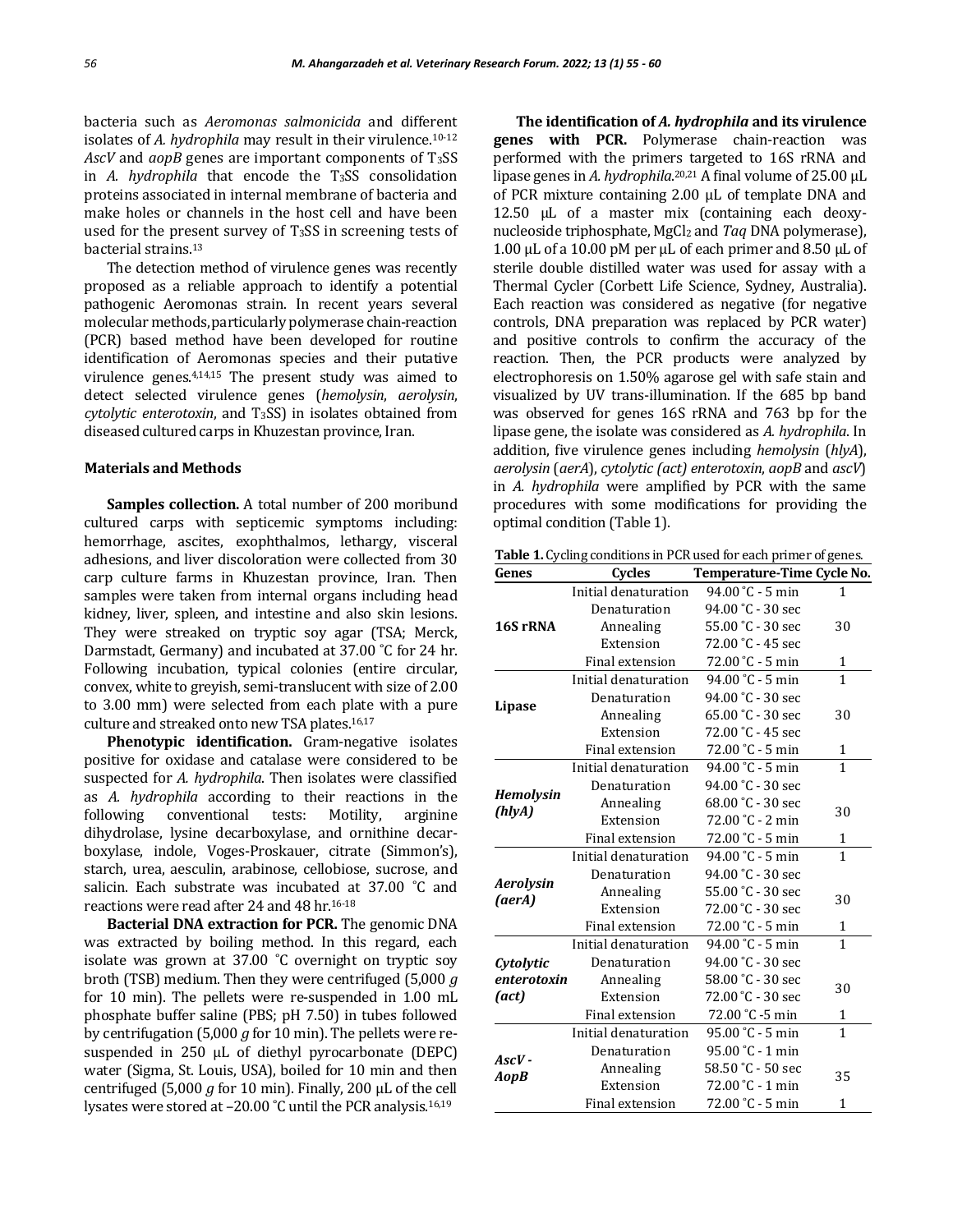The primers were designed according to the sequences deposited in GenBank database and references (Table 2).19,22-24 The size of the expected PCR products for virulence genes in the 1.50% agarose gel were 597, 252, 482, 137 and 129 bp for *hlyA*, *aerA*, *act*, *AscV* and *AopB* genes, respectively.

#### **Results**

**Isolation and Identification of** *A. hydrophila* **by biochemical and PCR.** Out of 200 samples collected form fish with septicemic signs, 125 isolates were belonged to the motile Aeromonads of which 59 isolates were identified as *A. hydrophila* by biochemical methods (Table 3). Out of 59 isolates, 31 isolates were identified as *A. hydrophila* by PCR analysis (Fig. 1).



**Fig. 1.** Detection of 16S rRNA **(A)** and lipase **(B)** genes in on 1.50% agarose gel. **A)** Lanes 1: Control negative, 2: PCR amplification of 16S rRNA gene (685 bp), 3: Control positive; 4: Ladder (100 bp); **B)**  Lanes 1: Ladder (100 bp), 2: Control negative, 3 and 4: PCR amplification of lipasegene(763 bp), 5: Controlpositive.

**Table 2.** Primers used for the amplification of virulent genes of *Aeromonas hydrophila*.

| Virulent genes              | <b>Primers</b> | DNA sequences (5'-3')          | Product size (bp) | <b>References</b> |
|-----------------------------|----------------|--------------------------------|-------------------|-------------------|
| Hemolysin(hlyA)             |                | GGC CGG TGG CCC GAA GAT GCA GG | 597               | 23                |
|                             | R              | GGC GGC GCC GGA CGA GAC GGG    |                   |                   |
| Aerolysin (aerA)            |                | GCA GAA CCC ATC TAT CCA G      | 252               | 20                |
|                             | R              | TTT CTC CGG TAA CAG GAT TG     |                   |                   |
| Cytolytic enterotoxin (act) | F              | ATG ACC CAG TCC TGG CAC GG     | 482               | 24                |
|                             | R              | GCC GCT CAG GGC GAA GCC GC     |                   |                   |
| AscV                        |                | GCGAGAATGTTGTTGCCGTT           | 137               | 25                |
|                             | R              | AACATGCGTGCGATTCTGGA           |                   |                   |
| AopB                        |                | <b>TCCAGCAAGTTCGCCTGTTT</b>    |                   | 25                |
|                             | R              | CGCCATGAAAGCCTCAAAT            | 129               |                   |

**Table 3.** Biochemical identification of *Aeromonas hydrophila.* Data are presented as percentage.

| <b>Biochemical tests</b> | Buller <sup>18</sup> | Characteristics of isolates identified as A. hydrophila by both PCR and biochemical tests |                 |  |
|--------------------------|----------------------|-------------------------------------------------------------------------------------------|-----------------|--|
|                          |                      | <b>Positive</b>                                                                           | <b>Negative</b> |  |
| Gram stain               |                      |                                                                                           | 100             |  |
| <b>Motility</b>          | $\ddot{}$            | 100                                                                                       |                 |  |
| <b>Oxidase</b>           | $\ddot{}$            | 100                                                                                       |                 |  |
| Catalase                 | +                    | 100                                                                                       |                 |  |
| Indole                   |                      | 100                                                                                       |                 |  |
| H <sub>2</sub> S         |                      |                                                                                           | 100             |  |
| Arginine decarboxylase   | $\ddot{}$            | 100                                                                                       |                 |  |
| Lysine decarboxylase     | $\ddot{}$            | 80.64                                                                                     | 19.36           |  |
| Ornithine decarboxylase  |                      | 87.09                                                                                     | 12.90           |  |
| <b>Urea</b>              |                      |                                                                                           | 100             |  |
| Simmon's citrate         | $+(60.00\%)$         | 83.87                                                                                     | 16.13           |  |
| <b>Voges-Proskauer</b>   | $\ddot{}$            | 64.51                                                                                     | 35.49           |  |
| Nitrate production       | $\ddot{}$            | 100                                                                                       |                 |  |
| <b>Aesculin</b>          | $\ddot{}$            | 93.55                                                                                     | 6.45            |  |
| <b>Acid from</b>         |                      |                                                                                           |                 |  |
| <b>Arabinose</b>         | variable             | 48.39                                                                                     | 51.61           |  |
| <b>Mannitol</b>          | $\ddot{}$            | 100                                                                                       |                 |  |
| <b>Sucrose</b>           | $\ddot{}$            | 93.55                                                                                     | 6.45            |  |
| Sorbitol                 |                      | 83.87                                                                                     | 16.13           |  |
| <b>Inositol</b>          |                      | 19.36                                                                                     | 80.64           |  |
| Lactose                  |                      | 12.90                                                                                     | 87.10           |  |
| NaCl (0-3)               | $\ddot{}$            | 100                                                                                       |                 |  |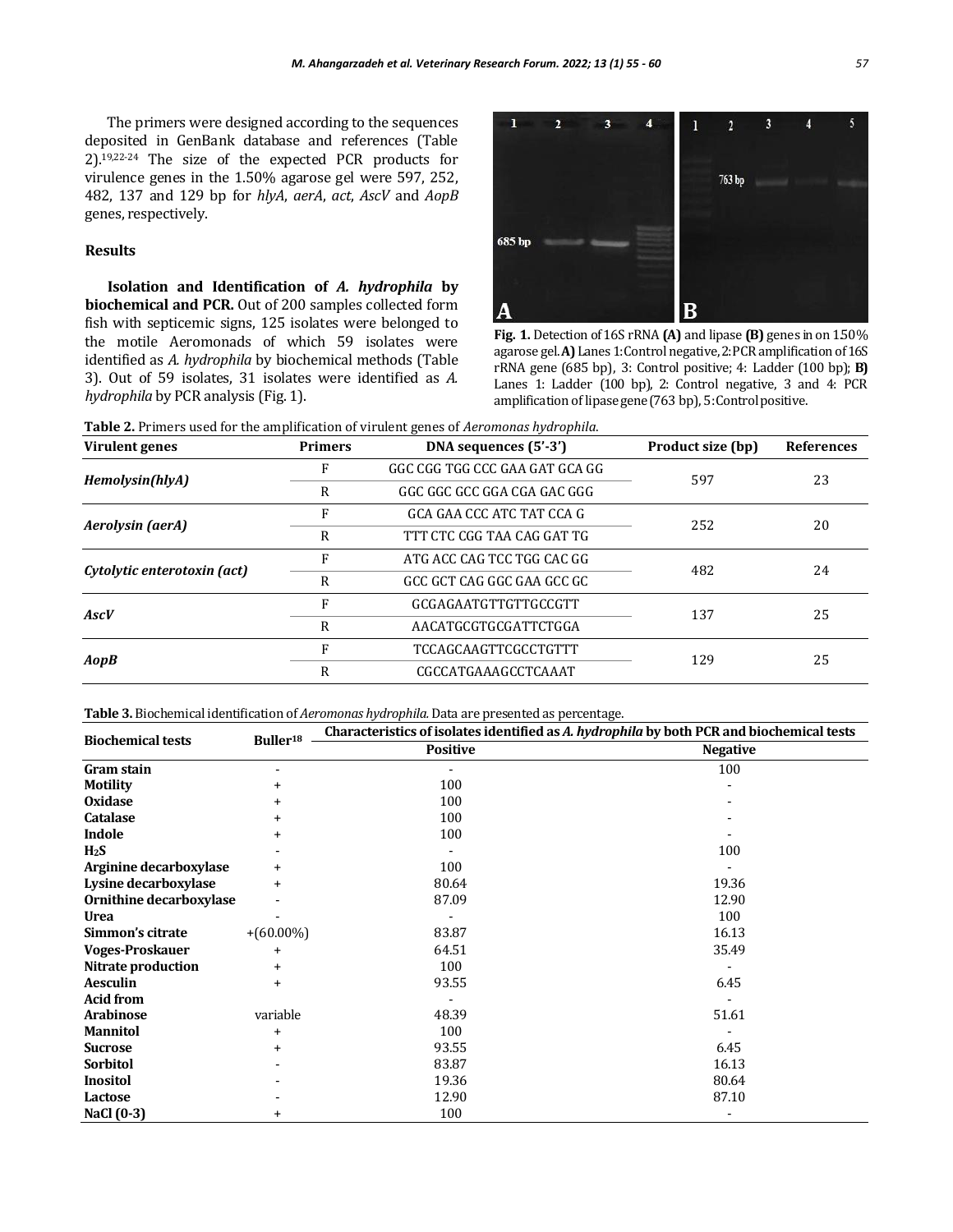Presence of virulence factors in genomic DNA of  $A$ . *hydrophila* **isolates.** PCR assay showed that 18 (58.60%), 16 (51.61%), 23(74.19%), 13 (41.63%), 10 (32.25%) of the 31 isolated strains were positive for *hlyA*, *aerA*, *act*, *ascV* and *aopB,* respectively (Fig. 2). Based on the detection of virulence genes two dominant genotypes in *A. hydrophila* isolates were found. The *hlyA*+, *aerA<sup>+</sup> and act<sup>+</sup>* genotypes were the most common genotype in 13 (41.93%) isolated strains. In addition, *hlyA*+, *aerA*+, *act*+, *aopB*+ and *ascV*<sup>+</sup> genotype was found in 5 (16.12%) of all of isolated strains (Table 4).

**Table 4.** Virulence properties of *Aeromonas hydrophila* isolates.

| <b>Isolates No.</b>     | hlyA           | aerA      | act                          | ascV                         | aopB                     |
|-------------------------|----------------|-----------|------------------------------|------------------------------|--------------------------|
| $\mathbf{1}$            | $\ddot{}$      | $\ddot{}$ | $\ddot{}$                    | $\ddot{}$                    | $\ddot{}$                |
| $\overline{\mathbf{2}}$ | $\ddot{}$      | $\ddot{}$ | $\ddot{}$                    | -                            | -                        |
| 3                       | $\ddot{}$      | $\ddot{}$ | $\ddot{}$                    | $\ddot{}$                    | $\ddot{}$                |
| 4                       | $\ddot{}$      | $\ddot{}$ | $\ddot{}$                    | $\ddot{}$                    | $\ddot{}$                |
| 5                       |                |           | $\ddot{}$                    | $\ddot{}$                    | $\ddot{}$                |
| 6                       | $\ddot{}$      | $\ddot{}$ | $\ddot{}$                    | ٠                            |                          |
| 7                       | $\ddot{}$      |           | $\ddot{}$                    | $\ddot{}$                    |                          |
| 8                       | $\ddot{}$      |           | -                            |                              |                          |
| 9                       | $\ddot{}$      | $\ddot{}$ | $\ddot{}$                    |                              |                          |
| 10                      |                | $\ddot{}$ | $\ddot{}$                    |                              |                          |
| 11                      | $\ddot{}$      | $\ddot{}$ | $\ddot{}$                    | $\ddot{}$                    |                          |
| 12                      | $\overline{a}$ | $\ddot{}$ | -                            | $\ddot{}$                    |                          |
| 13                      | $\ddot{}$      | $\ddot{}$ | $\ddot{}$                    | $\ddot{}$                    | $\ddot{}$                |
| 14                      | $\ddot{}$      | $\ddot{}$ | $\ddot{}$                    |                              | -                        |
| 15                      | $\ddot{}$      | $\ddot{}$ | $\ddot{}$                    |                              | $\ddot{}$                |
| 16                      |                |           | $\ddot{}$                    |                              |                          |
| 17                      | $\ddot{}$      |           | $\ddot{}$                    |                              |                          |
| 18                      | $\ddot{}$      | $\ddot{}$ | $\ddot{}$                    |                              | $\ddot{}$                |
| 19                      | $\ddot{}$      |           | $\ddot{}$                    | $\ddot{}$                    | $\ddot{}$                |
| 20                      | $\ddot{}$      |           | $\qquad \qquad \blacksquare$ | $\qquad \qquad \blacksquare$ | $\overline{\phantom{0}}$ |
| 21                      | $\ddot{}$      | $\pmb{+}$ | $\ddot{}$                    | $\pmb{+}$                    | $\ddot{}$                |
| 22                      |                | $\ddot{}$ |                              |                              |                          |
| 23                      |                |           |                              |                              |                          |
| 24                      |                |           |                              |                              |                          |
| 25                      |                |           |                              | $\ddot{}$                    |                          |
| 26                      |                |           | $\ddot{}$                    | $\ddot{}$                    | $\ddot{}$                |
| 27                      |                |           | $\ddot{}$                    |                              |                          |
| 28                      |                |           |                              |                              |                          |
| 29                      |                |           | $\ddot{}$                    |                              |                          |
| 30                      |                |           | $\ddot{}$                    |                              |                          |
| 31                      | $\ddot{}$      | $\ddot{}$ | $\ddot{}$                    | $\ddot{}$                    |                          |

#### **Discussion**

The ability of *A. hydrophila* in causing a wide range of infections suggests a complex pathogenic mechanism that involves proteic toxins such as *hemolysin*, *aerolysin*, *cytotoxin, enterotoxin*, hemagglutinin, surface array proteins and enzymes (*e.g.* protease and elastase).<sup>22,25</sup> There are two hemolytic toxins have been described in *A. hydrophila* including: *hemolysin* (*hlyA)* and *aerolysin* (*aerA*). A virulent strain of *A. hydrophila* produces both hemolysins that their combination results in hemolysis and cytotoxicity.<sup>9</sup>



**Fig. 2.** Detection of **A)** hemolysin, **B)** aerolysin, **C)** act **D)** ascV and **E)** aopB genes in *A. hydrophila* on 1.50% agarose gel. **A)** Lanes 1: Ladder (100 bp), 2: Control negative, 3, 4 and 5: PCR amplifcation of hemolysin gene (597 bp), 6: Control positive; **B)** Lanes 1: Ladder (100 bp), 2: Control negative, 3, 4, 5 and 6: PCR amplifcation of aerolysin gene (252bp), 7: Control positive; **C)** Lanes 1: Control negative, 2, 3 and 4: PCR amplifcation of aerolysin gene (482 bp), 5: Control positive, 6: Ladder (100bp); **D)** Lanes 1: PCR amplifcation of ascV gene (137 bp), 2: Control positive, 3: Ladder (100 bp); **E)** Lanes 1: Control negative, 2 and 3: PCR amplifcation of aopB gene (129 bp), 4: Control positive, 5: Ladder (100 bp).

The activity of these toxins were prohibited when both *hlyA* and *aerA* genes were suppressed.<sup>26</sup> *Aerolysin* is an extracellular, soluble and hydrophilic protein exhibiting both hemolytic and cytolytic properties. *Aerolysin* binds to specific glycoprotein receptors on the surface of eukaryotic cells before inserting into the lipid bilayer and forming holes. Hemolysins are exotoxin proteins produced by bacteria and the lytic activities of hemolysins on red blood cells are reported.<sup>27</sup> Some researchers reported that the screening of virulence determinants was a reliable method to identify a potential pathogenic *Aeromonas*  strain by using PCR.4,8,22,27

In the present study, the percentage of occurrences of *hlyA* and *aerA* genes were 58.06 and 51.61, respectively using specific primers in *Aeromonas* isolates. Also, in 41.93% of responsible isolates in *Aeromonas* septicemia both genes were observed. In similar studies, different frequency of occurrence from these genes was recorded in *A. hydrophila* isolates.4,28 The cause of differences could be due to temporal and spatial variations of studied isolates and the used primer.

Yogananth *et al.* showed that 50.00% of the isolated organism had both *hly* and *aer* genes, which to some extent was similar to the present study.<sup>4</sup> Yousr *et al.* have investigated *hly* and *aer* genes in *Aeromonas* isolates and showed 52.63% of isolates were PCR positive for these genes.<sup>28</sup> Ye *et al.* indicated that 85.00% of *A. hydrophila*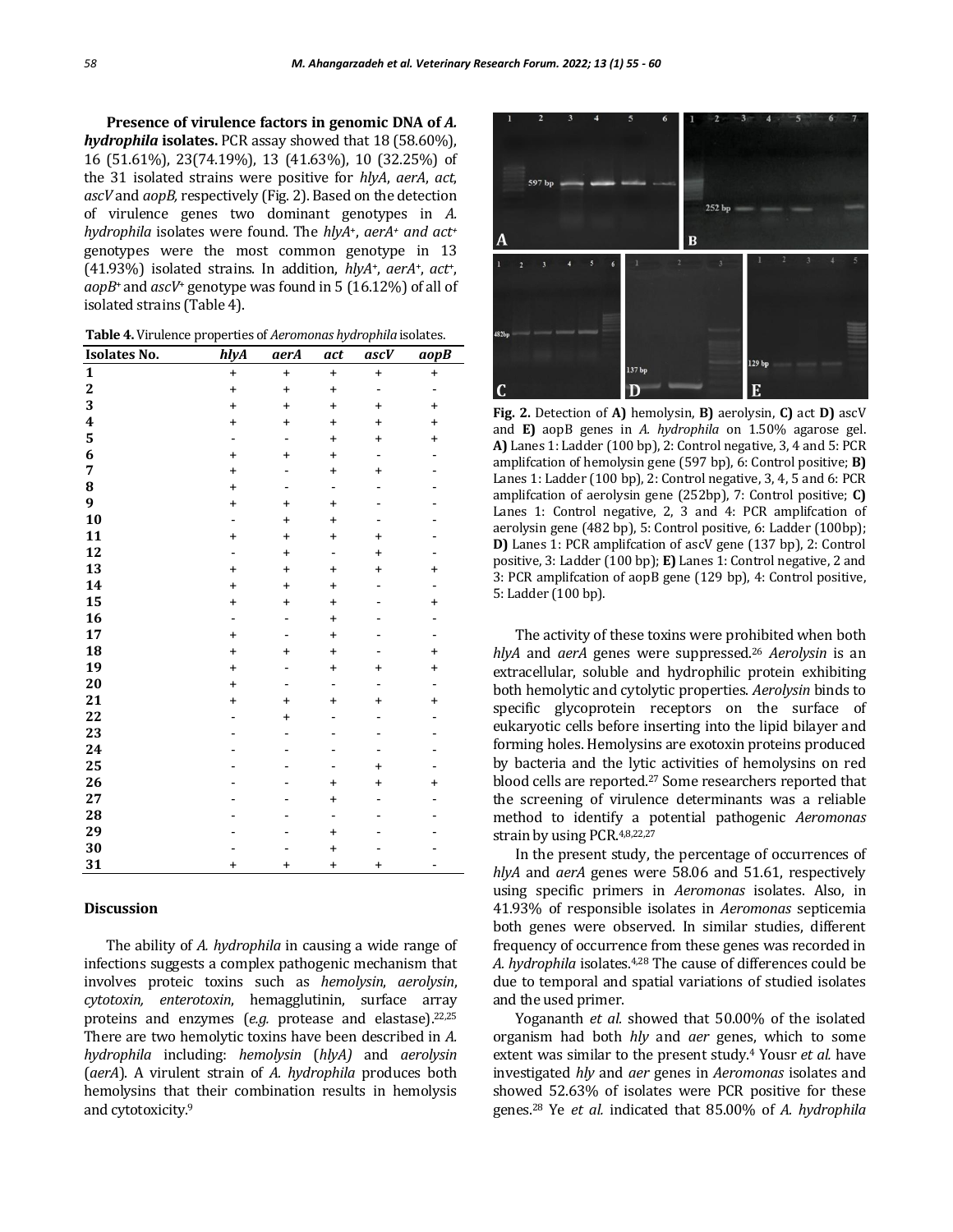isolates from cultured carp with hemorrhagic septicemia were positive for the presence of *hly* and *aer* genes that had higher frequency compared to the findings of our study.<sup>29</sup> Moreover, it has been found that 100% of the isolated *A. hydrophila* from infected tilapia had *hly* and *aer*  genes.<sup>30</sup> Uma *et al.* demonstrated the presence of *hly* and *aer* genes in *A. hydrophila* isolates obtained from infected Koi carp and they were presented as virulent strain.<sup>27</sup>

In this study, the frequency of *cytolytic enterotoxin* genes was estimated 74.19%. Twenty-three strains of 31 isolates amplified the sequence with 482 bp, which indicates the presence of *cytolytic enterotoxin* gene. Furthermore, it has been revealed that 35.00% of *A. hydrophila* isolates from cultured carp with hemorrhagic septicemia were *cytolytic enterotoxin* gene positive.<sup>29</sup> The cause of differences could be due to temporal and spatial variations of studied isolates and the used primers.

Type III secretory is an effective system for transportation of toxin into the target cells (effector proteins), and plays an important role in interactions between pathogen and host, and is known as one of the major virulence factors of Gram negative bacteria in plant and animal species.<sup>31</sup> Several studies have shown the importance of this system by inactivation or removing some coding genes in bacterial virulence and pathogenicity. For example, Yu *et al.* showed that inactivation of *aopB* and *aopD* genes of T3SS in *A. hydrophila* delayed cytotoxicity on carp epithelial cells and reduced its virulence in Gourami fish.<sup>32</sup> Also, the presence of T3SS in wild species of the *Pseudomonas aeruginosa* compared to a mutant of this bacteria (the secretory system was disabled) was shown to be more virulent and caused higher mortality in infected animals.33,34 The results of these research demonstrated the importance and role of the T3SS in the pathogenesis of many Gram-negative bacteria, especially *Aeromonas* sp. Based on the results of the present study five strains were shown to have five dominant genes, *hlyA*<sup>+</sup> *aerA*+ *act*<sup>+</sup> *aopB*<sup>+</sup> *ascV*<sup>+</sup> genotypes and 13 isolates had *hlyA*<sup>+</sup> *aerA*+ *act*<sup>+</sup> genotypes. The results showed that nine isolates had both genes of T3SS. Finally, it was shown that the most frequent genotypes were *hlyA*<sup>+</sup> and *act*+.

Aslani *et al.* worked on human diarrheal cases and reported that most genotypes among isolates were belonged to *hlyA*<sup>+</sup> *aerA*<sup>+</sup> genotype with an abundance of 78.6 percent.<sup>22</sup> The difference between the results of previous studies with current study might be due to variation in the origin of the isolates of *A. hydrophila.*

Finally, traditional methods for the detection of the virulence properties in *Aeromonas sp.* are based on biological assays *in vitro* and *in vivo*, using cell lines and animal models, respectively.<sup>7</sup> However, these only reveal the phenotypic characteristics of the strains, while the expression of the putative virulenceassociated factors in *Aeromonas* appears to be affected by environmental conditions.<sup>35</sup>

For this reason, these methods could in some instances fail to indicate the potential pathogenicity of isolates. Screening of specific cytotoxin and *hemolysin* genes appears to be the most effective way of detecting and characterizing *Aeromonas* virulence factors.<sup>18</sup>

# **Acknowledgment**

The authors thank the Faculty of Veterinary Medicine, Shahid Chamran University of Ahvaz, Ahvaz, Iran and South of Iran Aquaculture Research Institute, Ahvaz, Iran.

## **Conflict of interest**

The authors declare there is no conflict of interests.

#### **References**

- 1. Zorrilla I, Chabrillón M, Arijo S, et al. Bacteria recovered from diseased cultured gilthead sea bream (*Sparus aurata* L.) in southwestern Spain. Aquaculture 2003; 218: 11-20.
- 2. Al-Fatlawy HNK ,Al-Ammar MH. Molecular study of *Aeromonas hydrophila* isolated from stool samples in Najaf (Iraq). Int J Microbiol Res 2013; 5(1): 362-365
- 3. Inglis V, Roberts RJ, Bromage NR. Bacterial diseases of fish. New York, USA: Halsted Press 1993; 312.
- 4. Yogananth N, Bhakyaraj R, Chanthuru A, et al. Detection of virulence gene in *Aeromonas hydrophila* isolated from fish samples using PCR technique. J Biotechnol Biochem 2009; 4(1): 51-53.
- 5. Janda JM, Abbott SL, The genus *Aeromonas*: taxonomy, pathogenicity, and infection. Clin Microbiol Rev 2010; 23(1): 35-73.
- 6. Albert MJ, Ansaruzzaman M, Talukder KA, et al. Prevalence of enterotoxin genes in *Aeromonas* spp. isolated from children with diarrhea, healthy controls, and the environment. J Clin Microbiol 2000; 38(10): 3785-3790.
- 7. Heuzenroeder MW, Wong CY, Flower RL. Distribution of two hemolytic toxin genes in clinical and environmental isolates of *Aeromonas* spp.: correlation with virulence in a suckling mouse model. FEMS Microbiol Lett 1999; 174(1): 131-136.
- 8. Kingombe CI, Huys G, Tonolla M, et al. PCR detection, characterization, and distribution of virulence genes in *Aeromonas* spp. Appl Environ Microbiol 1999; 65(12): 5293-5302.
- 9. Wong CY, Mayrhofer G, Heuzenroeder MW, et al. Measurement of virulence of aeromonads using a suckling mouse model of infection. FEMS Immunol Med Microbiol 1996; 15(4): 233-241.
- 10. Burr SE, Stuber K, Wahli T, et al. Evidence for a type III secretion system in *Aeromonas salmonicida* subsp. *salmonicida*. J Bacteriol 2002; 184(21): 5966-5970.